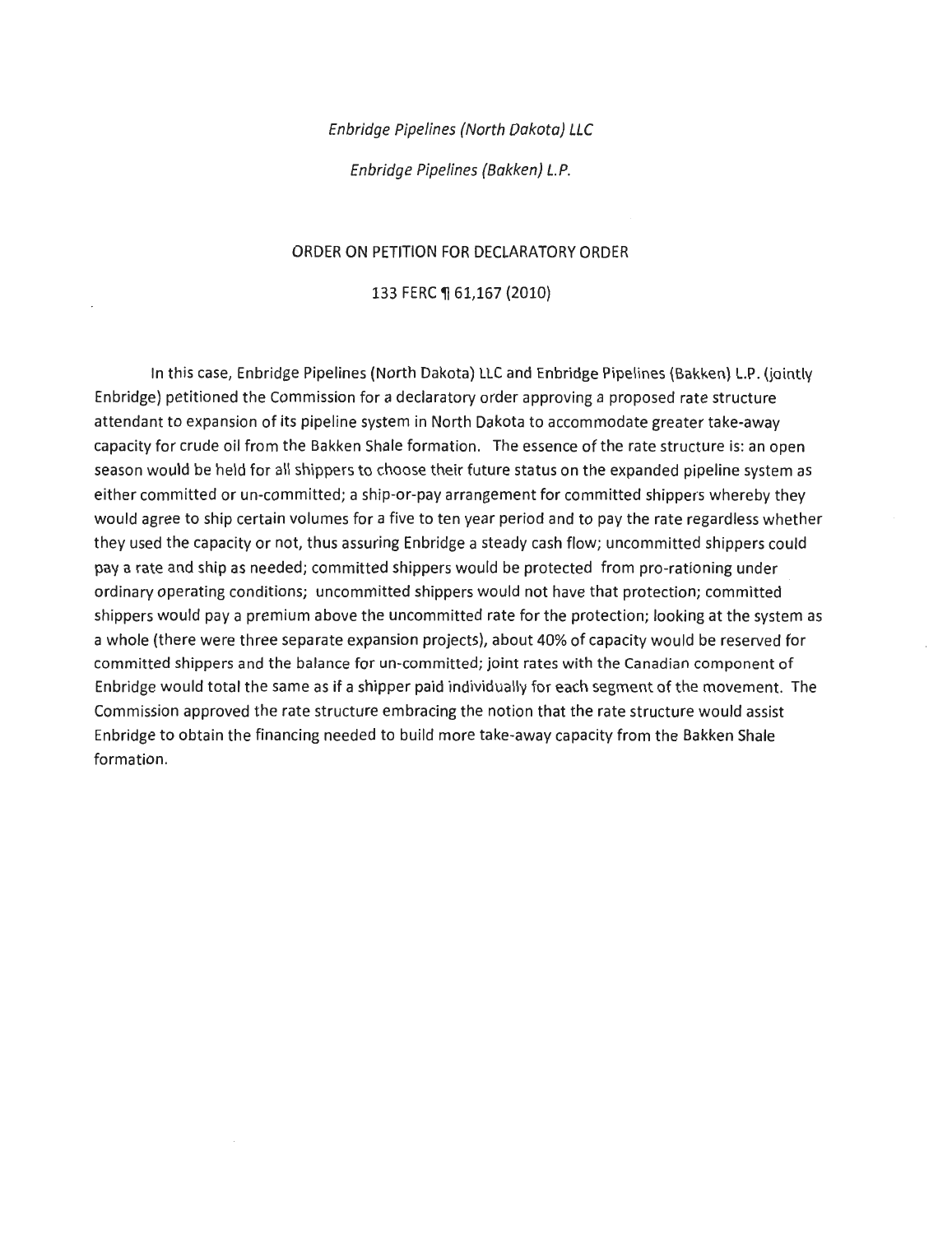# 133 FERC ¶ 61,167 UNITED STATES OF AMERICA FEDERAL ENERGY REGULATORY COMMISSION

Before Commissioners: Jon Wellinghoff, Chairman; Marc Spitzer, Philip D. Moeller, John R. Norris, and Cheryl A. LaFleur.

Enbridge Pipelines (North Dakota) LLC Docket No. OR10-19-000

Enbridge Pipelines (Bakken) L.P.

# ORDER ON PETITION FOR DECLARATORY ORDER

(Issued November 22, 2010)

1. On August 26, 2010, Enbridge Pipelines (North Dakota) LLC (EPND) and Enbridge Pipelines (Bakken) L.P. (Enbridge Bakken U.S.)<sup>1</sup> filed a petition for a declaratory order approving the proposed tariff and priority service structure for the EPND portion of the Bakken Expansion Program (Program), as well as the overall tariff and rate structure for the Enbridge Bakken U.S. portion of the Program.<sup>2</sup> Enbridge seeks expedited consideration of the petition so that it can develop needed infrastructure to transport additional volumes of crude petroleum from the oil-rich Bakken Formation in North Dakota to refinery markets in the U.S. Midwest and eastern Canada. As discussed below, the Commission grants the Enbridge petition.

# I. Background

2. Enbridge states that EPND owns a gathering and interstate transmission system that collects crude petroleum from origin points in the Williston Basin of eastern Montana and western North Dakota (North Dakota System). According to Enbridge, EPND transports an average of approximately 161,500 barrels per day (bpd) of that production, primarily to Clearbrook, Minnesota, where EPND connects to the Minnesota Pipeline and the Lakehead System.

<sup>1</sup> In this order, EPND and Enbridge Bakken U.S. may be referred to jointly as Enbridge.

<sup>2</sup> Enbridge states that the components of the Program are described in Exhibit A to its petition, which is the Affidavit of Perry F. Schuldhaus (Schuldhaus Aff.).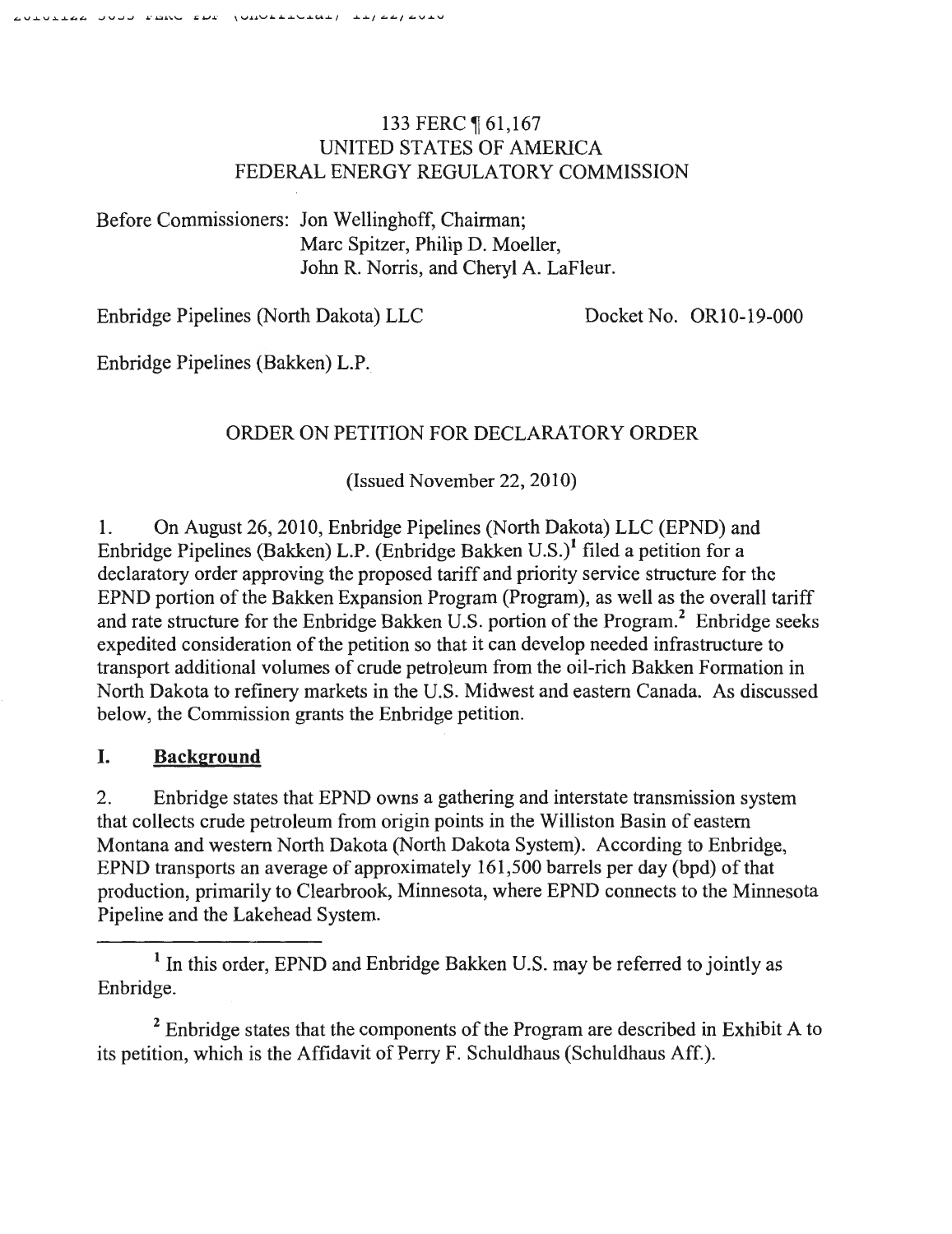3. Enbridge observes that the Bakken Formation encompasses approximately 200,000 square miles below the surface of the Williston Basin. According to Enbridge, the U.S. Geological Survey (USGS) estimates that the Bakken Formation contains up to 4.3 billion barrels of recoverable crude oil- making it the largest continuous oil accumulation ever assessed by the USGS. $3$  Enbridge points out that crude oil production from this formation has increased dramatically; for example, the Bakken production in North Dakota alone has increased from approximately 3,250 bpd in 2005 to more than 250,000 bpd in early 2010, with further increases expected.<sup>4</sup> Enbridge adds that North Dakota's current oil production makes it the fourth largest oil-producing state.<sup>5</sup>

4. Enbridge explains that EPND has achieved its current capacity by constructing a number of expansions.<sup>6</sup> However, Enbridge emphasizes that the capacity added by each of these expansions has been filled immediately, causing EPND to be in constant

<sup>3</sup> Enbridge cites Press Release, U.S. Department of the Interior, U.S. Geological Survey, 3 to 4.3 Billion Barrels of Technically Recoverable Oil Assessed in North Dakota and Montana's Bakken Formation- 25 Times More Than 1995 Estimate (April 10, 2008) *(available at http://www.usgs.gov/newsroom/artricle.asp?ID=1911).* 

4 Enbridge cites Schuldhaus Aff. ~ 6. *See also* Monica Davey, *Oil in North Dakota Brings Job Boom and Burdens,* N.Y. Times, January I, 2008 (noting that "many scientists suspect that the Bakken may contain 200 billion barrels of oil  $-$  significantly more, for instance, than the much debated field in the Arctic National Wildlife Refuge").

 $5$  Enbridge cites Schuldhaus Aff.  $\sqrt{\ }$  6. Enbridge asserts that current news reports demonstrate the dramatic recent increases in Bakken oil output. *See Platts Analysis:*  U.S. *Crude Oil Production in 2009 Poised to Show Biggest Jump in 40 Years,* Platts, November 27, 2009 (stating that "Bakken oil output has already elevated North Dakota into fifth place among U.S. states for oil production with average daily output of 202,000 b/d at the end of 2008. But that number already appears to be old, even though it was 50% more than 2007 figures. For example, in June of this year, production in North Dakota had climbed to 215,000 b/d"); James MacPherson, *ND Rig Count Jumps 25 Percent in 3 Months, Salon, June 14, 2010 (noting that the number of rigs drilling in* North Dakota's oil patch has jumped 25 percent in three months and more than tripled in the past year).

<sup>6</sup> Enbridge cites *Enbridge Pipelines (North Dakota) LLC*, 117 FERC 161,131 (2006); *Enbridge Pipelines (North Dakota) LLC*, 120 FERC ¶ 61,197 (2007) (discussing EPND's Phase 5 and 6 expansions, which effectively doubled EPND's capacity over a 25-month period).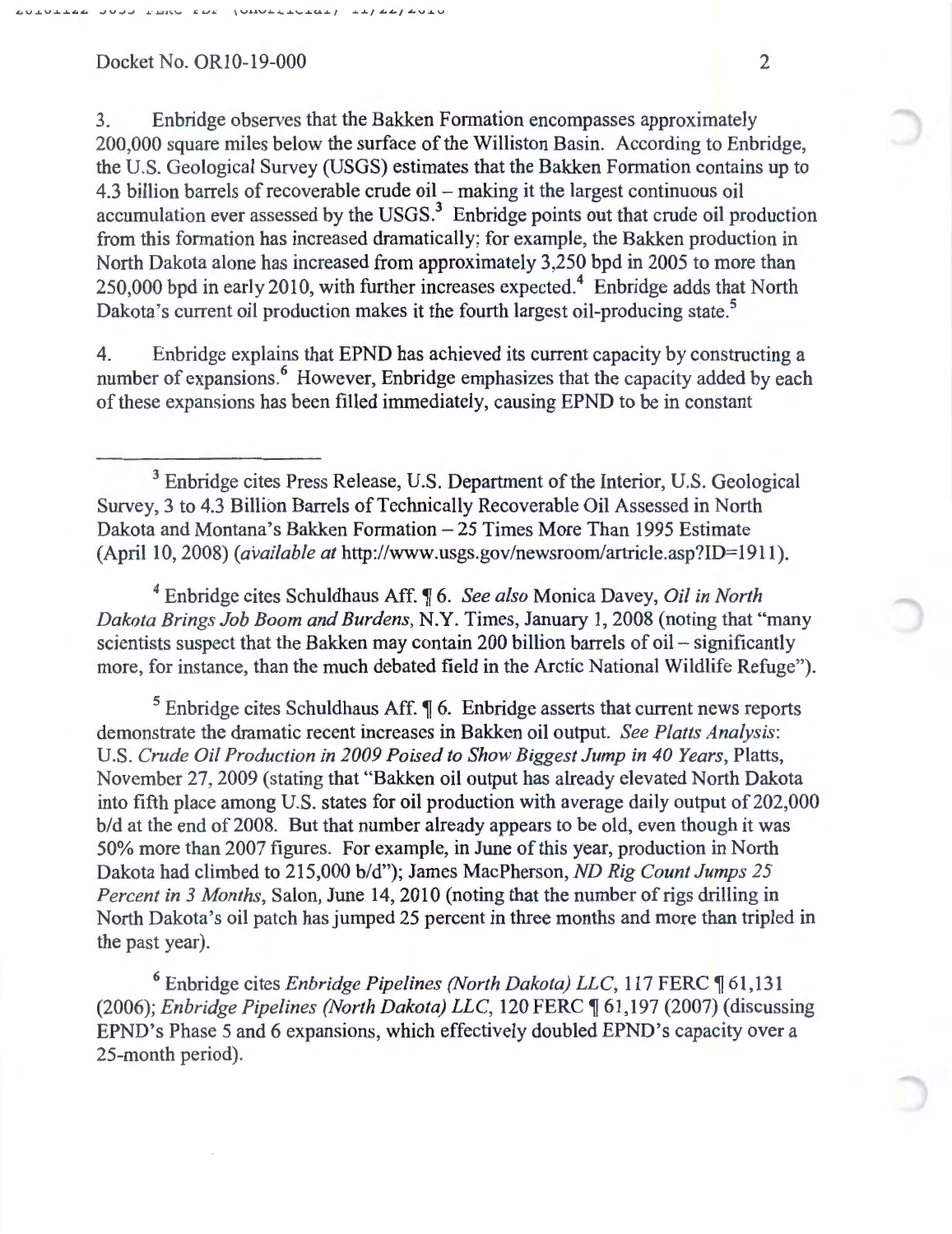apportionment since  $2006<sup>7</sup>$  Enbridge asserts that EPND's ability to expand capacity in Clearbrook is limited without the construction of a new pipeline from Berthold, North Dakota, to Clearbrook. Enbridge further explains that, to provide an interim solution to the constrained pipeline capacity prior to full implementation of the Program, EPND and a counterpart pipeline in Canada will undertake the Portal Link Reactivation and Reversal Project (Portal Link), which will provide temporary transportation service into Cromer Manitoba, for up to 25,000 bpd of crude oil.

## **II. Description of the Program**

5. Enbridge states that the Program, consisting of three parts, is projected to go into service in the first quarter of 2013. Enbridge also explains that each part will be subject to a separate Transportation Service Agreement (TSA), although all three have been offered to shippers in a single open season extending from August 26, 2010, to October 29,2010.

## A. **The EPND Bakken Projects**

6. En bridge states that the first of the EPND Bakken Projects will be the construction of either a new 12-inch or 16-inch pipeline from Beaver Lodge Station near Tioga, North Dakota, to Stanley, North Dakota, with an annual average capacity of approximately 90,000 bpd for a 12-inch pipeline or 145,000 bpd for a 16-inch pipeline,<sup>8</sup> and a new 16inch pipeline from Stanley to Berthold, North Dakota, with an annual average capacity of approximately 145,000 bpd. This project is a loop of the existing EPND pipeline and is designated as the "Beaver Lodge Loop." Enbridge states that up to 80 percent of the new Beaver Lodge Loop capacity will be available to the committed shippers, and a minimum of 20 percent will be available to uncommitted shippers.<sup>9</sup>

 $<sup>7</sup>$  Enbridge cites Schuldhaus Aff.  $\P$  7.</sup>

8 Enbridge states that EPND will determine whether to build a 12-inch or a 16 inch pipeline between Beaver Lodge and Stanley after the results of the open season are known. In either event, Enbridge emphasizes that the tariff rates for service on that segment will not be affected.

9 Enbridge states that all incremental costs of the Beaver Lodge Loop will be recovered through the rates for movements to Berthold and will not be imposed on the existing shippers transporting volumes to Clearbrook solely on the EPND system. Schuldhaus Aff. ¶ 9.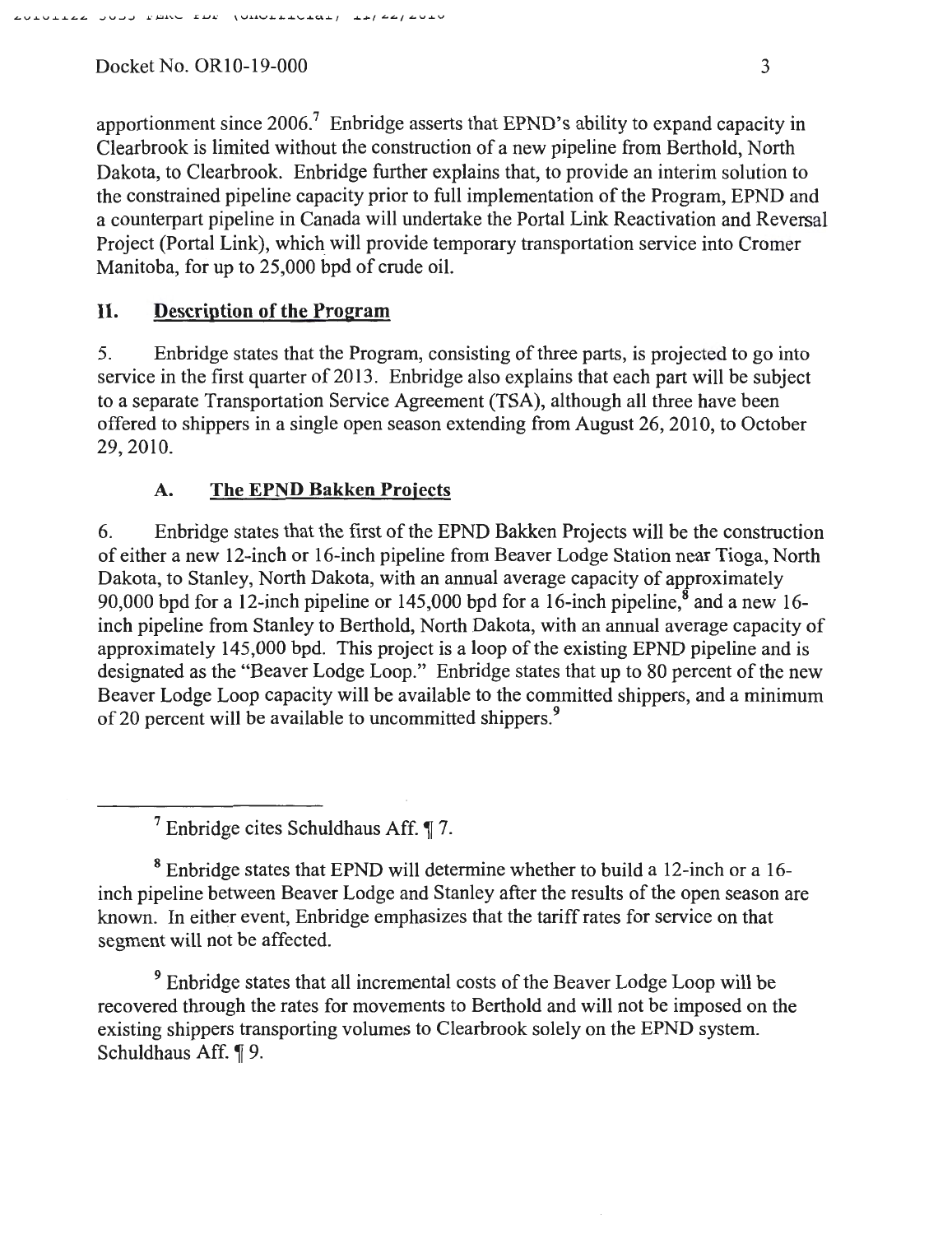7. En bridge explains that the second of the EPND Bakken Projects will be the construction of a new 10-inch pipeline from a new truck station to be constructed near Keene in northeastern McKenzie County, North Dakota, to Beaver Lodge, with an annual average capacity of approximately 100,000 bpd (SORTI Project). Additionally, Enbridge states that the third of the EPND Bakken Projects will be a new 23-mile, eight-inch pipeline from the Dunn Truck Station near the border of Dunn and McKenzie Counties, North Dakota, to the SORTI Project, with an annual average capacity of approximately 56,000 bpd (Dunn Project). Enbridge proposes to allocate approximately 40 percent of the total available capacity of the SORTI and Dunn Projects for committed shippers' priority service, leaving substantial additional capacity available for uncommitted shippers (i.e., the 60 percent or more reserved for their use on this new line).<sup>10</sup>

8. Enbridge states that it provided notice of the open season to all existing shippers on the North Dakota System and that it provided additional notice by means of a press release. 11 En bridge states that EPND will provide participating shippers with a *pro forma*  TSA that includes the estimated initial committed and uncommitted rates and proposed amendments to EPND's Rules Tariff that would exempt the committed shippers' volumes from prorationing under ordinary operating circumstances.<sup>12</sup> Enbridge adds that, following the open season, the sponsors will have the later of 60 days from that date or 35 days after the Commission issues an order in this proceeding to determine whether to go forward with the Program.<sup>13</sup>

9. Enbridge emphasizes that the Program will require major coordinated new infrastructure investments by several Enbridge-affiliated pipeline companies.<sup>14</sup> Enbridge explains that shippers signing TSAs will commit minimum volumes to the new and expanded segments of the North Dakota System on a ship-or-pay basis for either a fiveyear or a 10-year term. Enbridge acknowledges that those commitments constitute substantial financial burdens for the committed shippers, but contends that these commitments are necessary to support the construction of this incremental expansion capacity.<sup>15</sup> Enbridge observes that the committed shippers also will pay a premium rate.

 $10$  Enbridge cites Schuldhaus Aff.  $\P\P$ 14-15.

 $11$  Enbridge cites Schuldhaus Aff.  $\P$  16.

 $12$  Enbridge cites Schuldhaus Aff.  $\P$  16.

 $13$  Enbridge cites Schuldhaus Aff.  $\P$  16.

 $14$  Enbridge cites Schuldhaus Aff.  $\P\P$  9-10.

 $15$  Enbridge cites Schuldhaus Aff.  $\P$  17.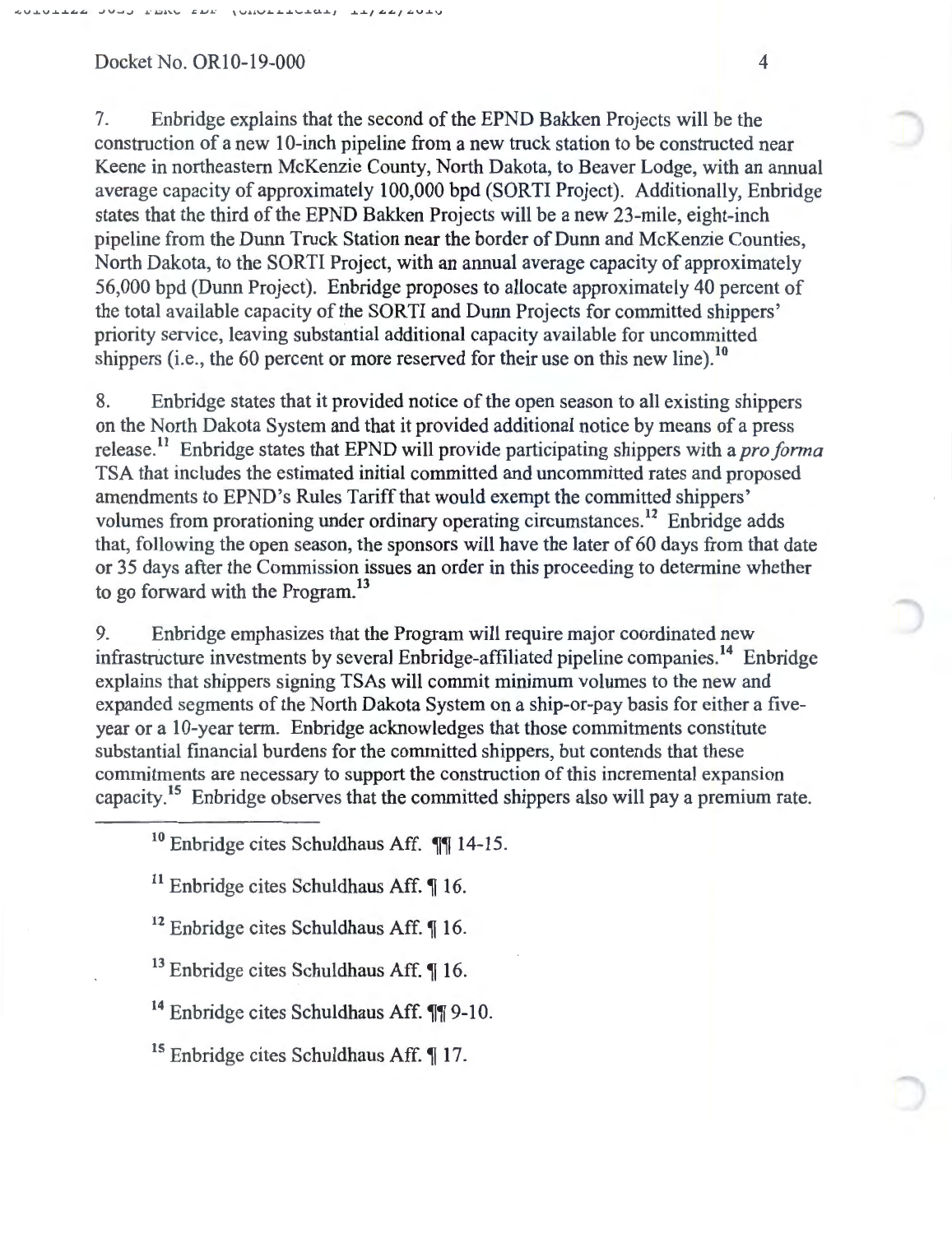In return, continues Enbridge, EPND proposes to provide priority service to those shippers for up to 80 percent of the expansion space created by the Beaver Lodge Loop (which equals 40 percent or less of the total capacity on that segment) and up to 40 percent of the new space on the SORTI and Dunn Projects.<sup>16</sup> Enbridge explains that this priority capacity allocation accounts for 40 percent or less of the total capacity of the various segments of the EPND Bakken Projects, and leaves ample space for uncommitted volumes to move (at a lower rate than committed shippers will pay).  $17$ 

10. Enbridge states that the rates for committed volumes moving on the EPND Bakken Projects will be the sum of a negotiated per-barrel base committed rate (which is uniform for all committed shippers having the same commitment term) and a per-barrel flow-through operating cost charge for operating costs, which is uniform for all committed shippers, regardless of term. Enbridge further explains that the base committed rate will be adjusted each July 1 by the Commission's rate change indexing methodology, or, if that indexing methodology were to terminate, by the annual change in the Producer Price Index plus two percent. Enbridge maintains that the operating cost charge is designed to track the net operating costs of the expansion so that shippers to Berthold will bear all of the incremental operating costs of the Beaver Lodge Loop, and existing shippers will not see any increase in their rates as a result of that project.<sup>18</sup>

11. Enbridge states that the uncommitted rates to Berthold will not be divided into base rates and an operating cost charge, but instead will be traditional one-part rates for spot movements. According to Enbridge, those uncommitted rates also will be adjusted annually using the Commission's indexing methodology. Further, states Enbridge,

 $16$  Enbridge cites Schuldhaus Aff.  $\P\P$  14-15.

<sup>17</sup> Enbridge cites Schuldhaus Aff.  $\parallel$  15. Enbridge explains that, if the pipeline's normal operating capacity is oversubscribed, priority shippers will be able to move their committed volumes without prorationing and the remaining space will be apportioned among all uncommitted volumes nominated to the pipeline. Further, states Enbridge, if operating capacity is curtailed due to *force majeure* or other causes, the volume of space reserved for committed shippers will be reduced proportionately, but the committed shippers will continue to have first call on that reduced amount of priority space, thereby ensuring that uncommitted shippers always will have access to the same percentage of the total space, even in times of reduced overall capacity.

<sup>18</sup> Enbridge states that the calculation of the operating cost charge to committed shippers and the manner in which it prevents costs of the expansion from being shifted into the rates paid by uncommitted shippers are described in the Schuldhaus Aff.  $\P\P$  18-19.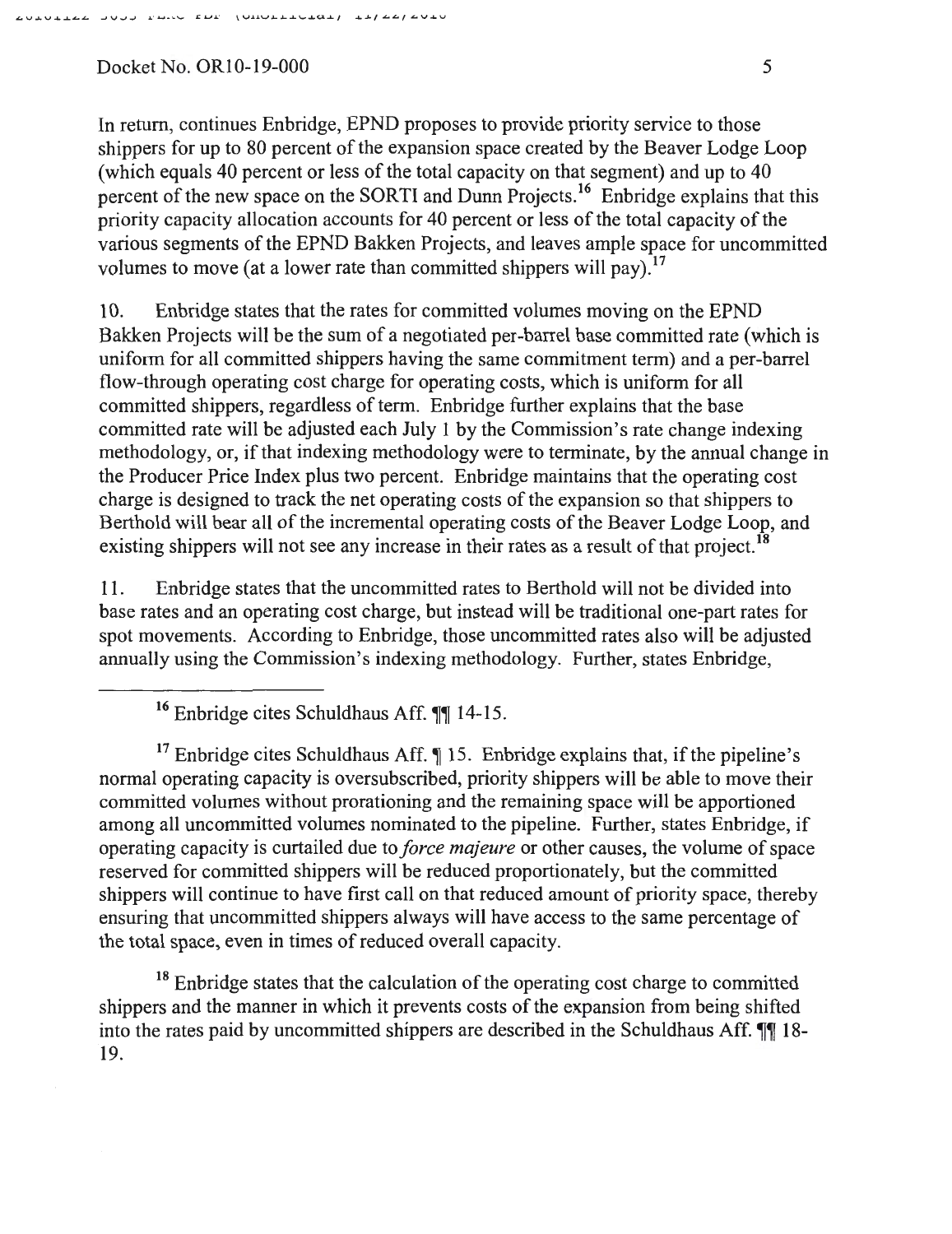committed shippers will pay premium rates that will exceed the uncommitted rates between Beaver Lodge and Berthold, initially by approximately \$0.01 to \$0.09 per barrel (depending on the term and volume).<sup>19</sup> Enbridge explains that shippers may commit barrels to the Beaver Lodge Loop alone or together with a volume commitment to the SORTI and/or Dunn Projects.<sup>20</sup>

12. Enbridge states that, in exchange for the committed shippers' ship-or-pay commitment to the pipeline and the premium rate that they will pay, the TSAs will provide that such shippers will not be subject to prorationing under normal operating conditions. Enbridge maintains that this priority service provision protects committed shippers against the risk that the barrels they have committed to move could be prorated out of the pipeline by uncommitted shippers that made no financial commitment to support the pipeline project.<sup>21</sup> At the same time, contends Enbridge, at least 20 percent of the expansion space will be reserved for uncommitted shippers, who will pay a discounted rate relative to the priority service committed rates, meaning that at least 60 percent of the total capacity created by the Beaver Lodge Loop will be available under EPND 's existing historical proration policy (as will 60 percent of the new capacity on the SORTI and Dunn facilities).<sup>22</sup>

 $19$  Enbridge cites Schuldhaus Aff.  $\P$  21. Enbridge explains that, because of the operating cost charge, the differential between the committed rates and the uncommitted ceiling rates will not be a fixed number. In fact, continues Enbridge, because of fluctuations in operating costs, the committed rates may increase or decrease at a faster rate than the uncommitted rates. However, Enbridge emphasizes EPND's intent to maintain the uncommitted rates at a level no higher than the lowest committed rate while the priority service terms are in effect.

 $20$  Enbridge cites Schuldhaus Aff.  $\P$  24.

 $21$  Enbridge cites Schuldhaus Aff.  $\P$  22.

 $^{22}$  Enbridge states that the provisions of the proposed amended Rules Tariff reflecting those procedures are included as Schedule E to Attachment 1 of the Schuldhaus Aff.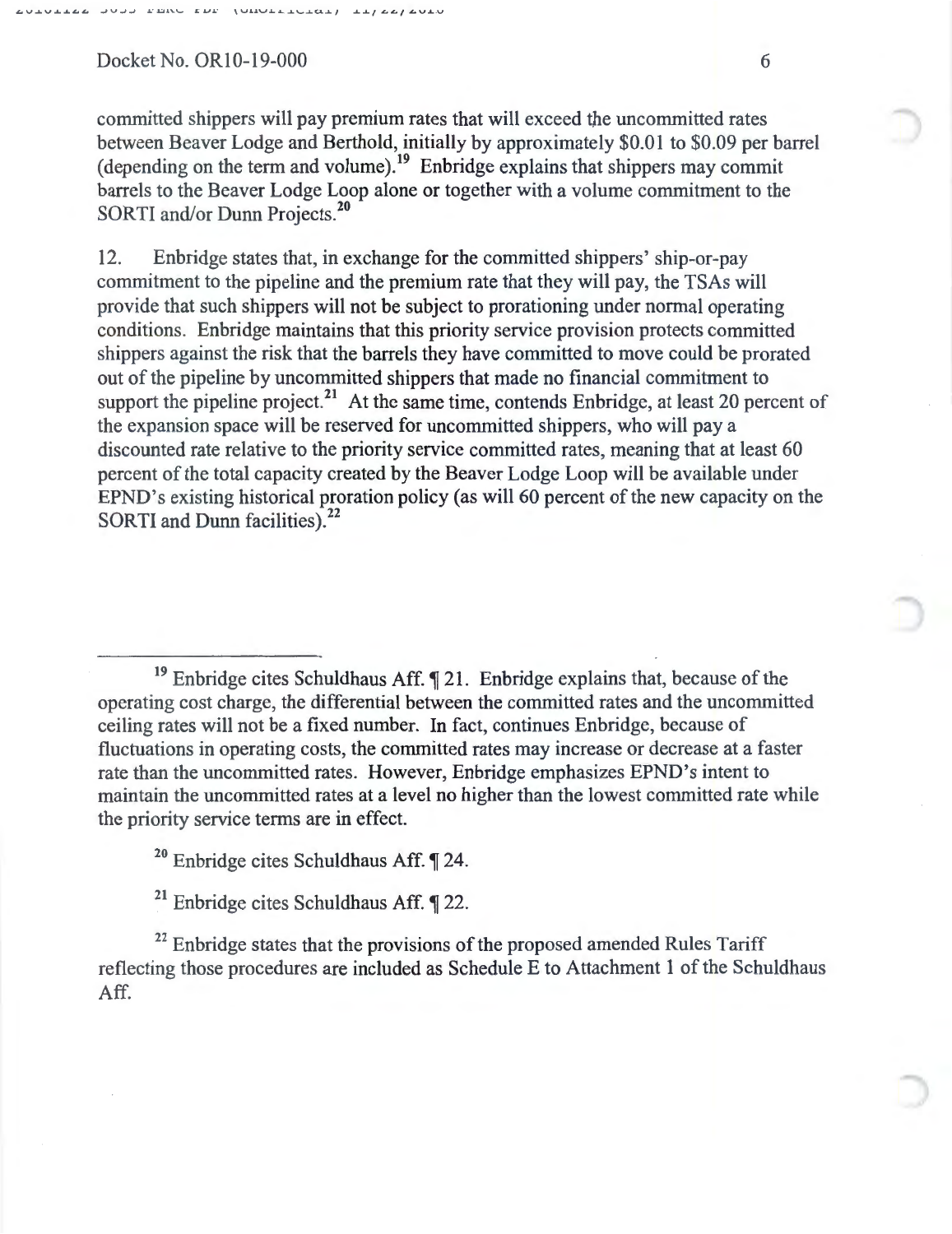# **B. Bakken Pipeline Expansion Project** U.S. **(Bakken Pipeline** U.S.) **and Bakken Pipeline Expansion Project Canada (Bakken Pipeline**   $(Canada)^{23}$

13. Enbridge states that the second and third major components of the Program will provide the remainder of the transportation from the Bakken and Three Forks Formations to Cromer, Manitoba. Enbridge states that the second component of the Program- the Bakken Pipeline (U.S.) portion- will be operated by Enbridge Bakken U.S. and will have approximately 145,000 bpd of capacity flowing from Berthold north to the Canadian border. From that point, continues Enbridge, the Canadian entity will operate the third component of the Program, Bakken Pipeline (Canada), which will have equivalent capacity to provide transportation to Cromer.  $^{24}$  Enbridge adds that, at Cromer, the Canadian line will interconnect with the mainline system of Enbridge Pipelines Inc., which, together with the Lakehead System in the U.S., provides approximately two million bpd of total capacity to transport crude oil into the U.S. and to various downstream markets.<sup>25</sup>

14. Enbridge explains that the Bakken Pipeline (U.S.) segment of the Program will be an expansion of the reversed and refurbished Portal Link pipeline that will run from Berthold to the border near Portal, North Dakota. Enbridge points out that, in the past, the Portal Pipeline transported Canadian crude oil across the border to Berthold, where it could be transported via EPND's mainline to Clearbrook and, through other connections, to downstream refineries.

15. Enbridge states that the Portal Pipeline was idled in 2006 because the increasing flow of North Dakota production (and the elimination of bottlenecks on the Enbridge/Lakehead mainline flowing through Saskatchewan to the U.S.) made it impractical to transport Canadian crude through EPND's system.26 However, continues Enbridge, reopening and reversing the flow of the Portal Pipeline will allow North Dakota production to go north to Steelman, Saskatchewan, and on to Cromer. Enbridge

<sup>26</sup> Enbridge cites Schuldhaus Aff.  $\P$  8.

 $23$  Together, the Bakken Pipeline U.S. and the Bakken Pipeline (Canada) segments may be referred to in this order as the Bakken Pipeline.

 $24$  Enbridge emphasizes that information regarding Bakken Pipeline (Canada) is included only for background purposes because it will be regulated by Canada's National Energy Board (NEB).

 $25$  Enbridge cites Schuldhaus Aff.  $\llbracket$  11.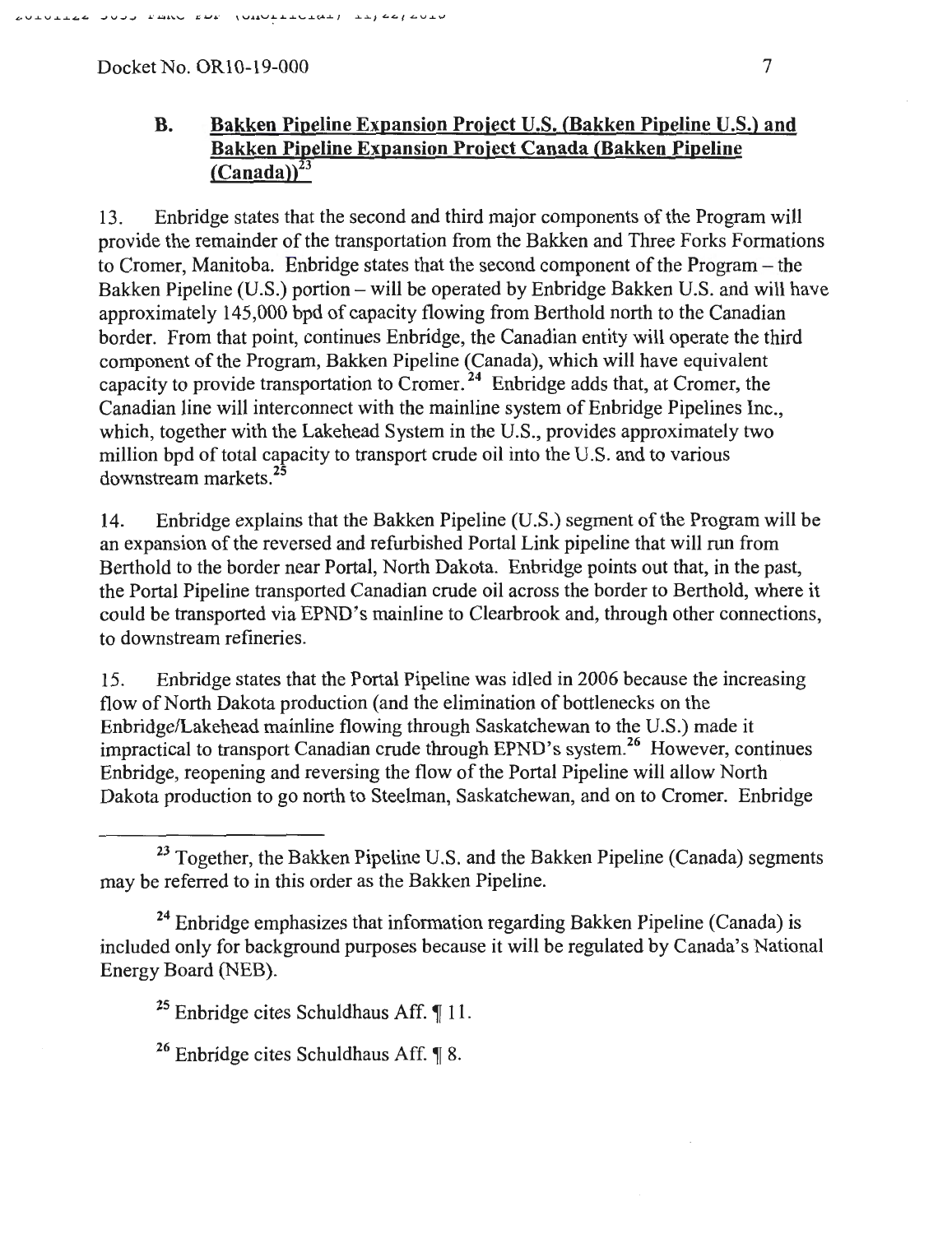maintains that both Portal Link lines will be operated on a spot basis with a single rate applicable to all shippers. $27$  Enbridge adds that service on the Portal Link is expected to commence in the first quarter of 2011, at the time the Bakken Pipeline is ready for service, and it will be limited to 25,000 bpd.

16. Finally, Enbridge explains that the third component of the Program will be an expansion of the reversed and refurbished Canadian segment of the Portal Link pipeline, which will run from the U.S.-Canada border near North Portal, Saskatchewan, to Steelman, Saskatchewan, combined with a new 16-inch pipeline from Steelman to Cromer, Manitoba. Enbridge states that the Canadian facilities also will include one new pump station and a new 16-inch pipeline from Steelman to Cromer, where the pipeline will connect to the Enbridge/Lakehead mainline. Enbridge points out again that Enbridge Bakken (Canada) will be subject to NEB regulation, and the Bakken Pipeline (Canada) aspect of the open season will offer volume commitments on a priority basis, consistent with NEB standards, for up to 80 percent of the space in the Canadian line.

17. According to Enbridge, the facilities on each side of the border will be subject to separate TSAs, reflecting the different pipeline entities and different regulatory structures in the U.S. and Canada. Enbridge explains that committed shippers on Bakken Pipeline U.S. will agree to ship-or-pay for a minimum volume over a five or 10-year term. Enbridge states that the Bakken Pipeline U.S. Rules  $T$ ariff<sup>28</sup> will not immunize committed shippers from apportionment in case of ovemominations. However, Enbridge states that, for operational reasons, the tariff rules will provide that Bakken Pipeline U.S. shippers will not be allocated space in the U.S. pipeline in excess of the space they are allocated in the Bakken Pipeline (Canada).

18. Enbridge further states that Enbridge Bakken (Canada) will establish an international joint tariff with Enbridge Bakken U.S., under which shippers will make a single nomination to move from Berthold to Cromer. According to Enbridge, the international joint tariff will provide discounts from the sum of the local spot rates, which will vary depending on the term and volume level of the committed shippers' minimum volume commitments. Enbridge anticipates that those discounts will range from

<sup>28</sup> Enbridge states that a *pro forma* copy of this document is included as Schedule D to Attachment 2 of the Schuldhaus Aff.

 $27$  For this reason, Enbridge states that it is not seeking any prior Commission approvals regarding the Portal Link project, which will not have committed shippers.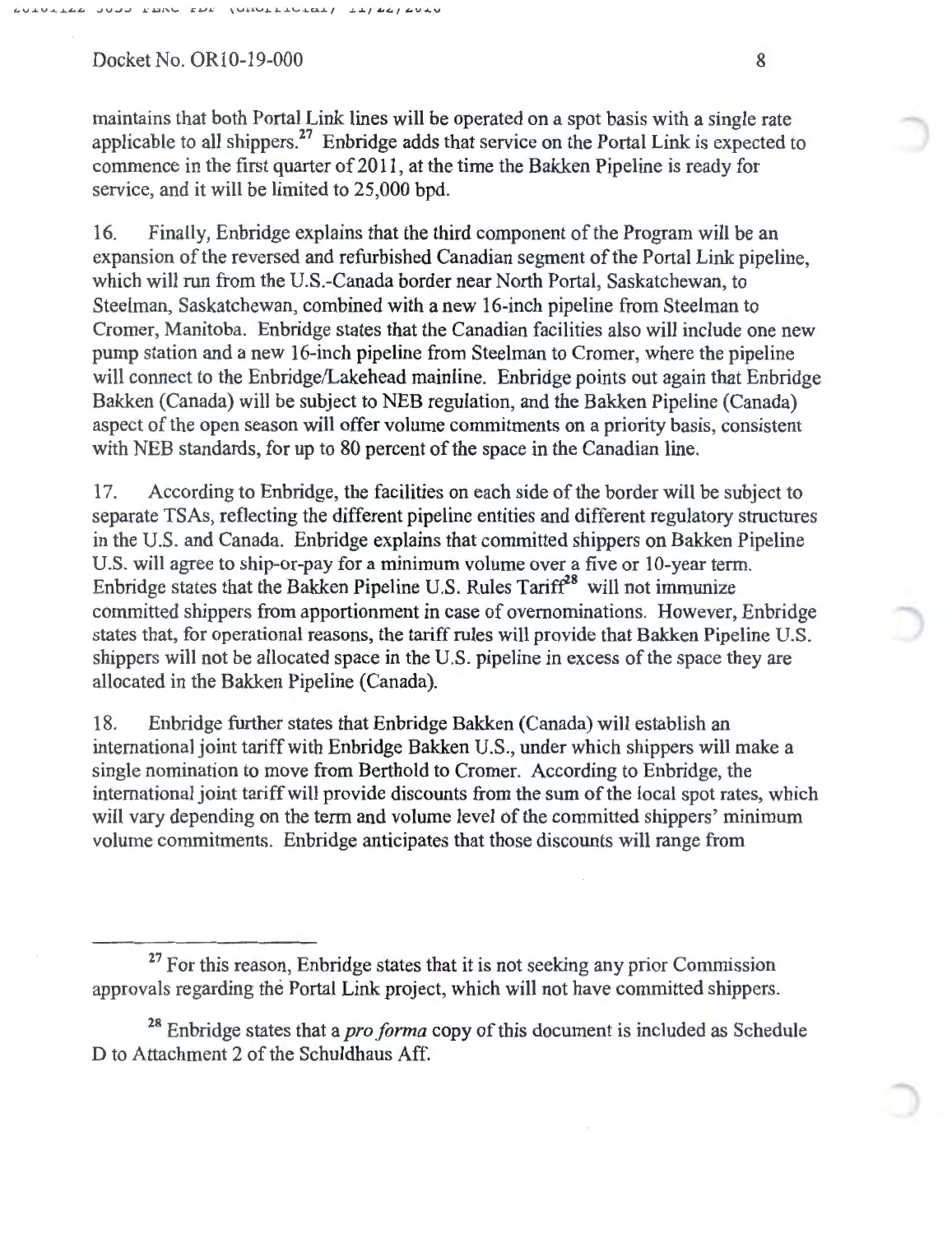approximately nine percent to 36 percent for different term and volume commitment levels.<sup>29</sup>

## C. Rulings Requested

- 19. En bridge seeks rulings from the Commission on the following three issues:
	- a. Approval for EPND to provide up to 80 percent of the expansion capacity created by the Beaver Lodge Loop (constituting less than 40 percent of the total capacity of that segment) as priority committed space at a premium rate for shippers that commit to move volumes on a ship-or-pay basis;
	- b. Approval for EPND to provide up to 40 percent of the new capacity of the SORTI and Dunn Projects as priority committed space at a premium rate for shippers that commit to move volumes on a ship-or-pay basis; and
	- c. Approval for Enbridge Bakken U.S. to provide up to 80 percent of the space in the Bakken Pipeline U.S. on a term-volume discount basis to be implemented through an international joint tariff with Enbridge Bakken (Canada), subject to the tariff rules and terms of the TSA to be executed by committed shippers.<sup>30</sup>

## III. Notice and Interventions

20. Notice of Enbridge's filing was issued September 10, 2010, providing for interventions and protests to be filed by September 27,2010. Flint Hills Resources, LP filed a timely motion to intervene. Hess Corporation (Hess) also filed a timely motion to intervene, as well as comments in support of the petition. Hess states that a fundamental feature of the TSA structure is that shippers will pay a higher rate for transportation on the Beaver Lodge Loop and the SORT! and Dunn Projects in order to receive priority service for their committed volumes. (i.e., those volumes would not be subject to

<sup>&</sup>lt;sup>29</sup> Enbridge cites Schuldhaus Aff.  $\P$  13.

<sup>30</sup>Enbridge explains that copies of the *pro forma* TSAs for the EPND Bakken Projects and Bakken Pipeline U.S. are attached to the Schuldhaus Affidavit as Attachments 1 and 2, respectively, although for competitive reasons, specific information about costs and rates has been redacted.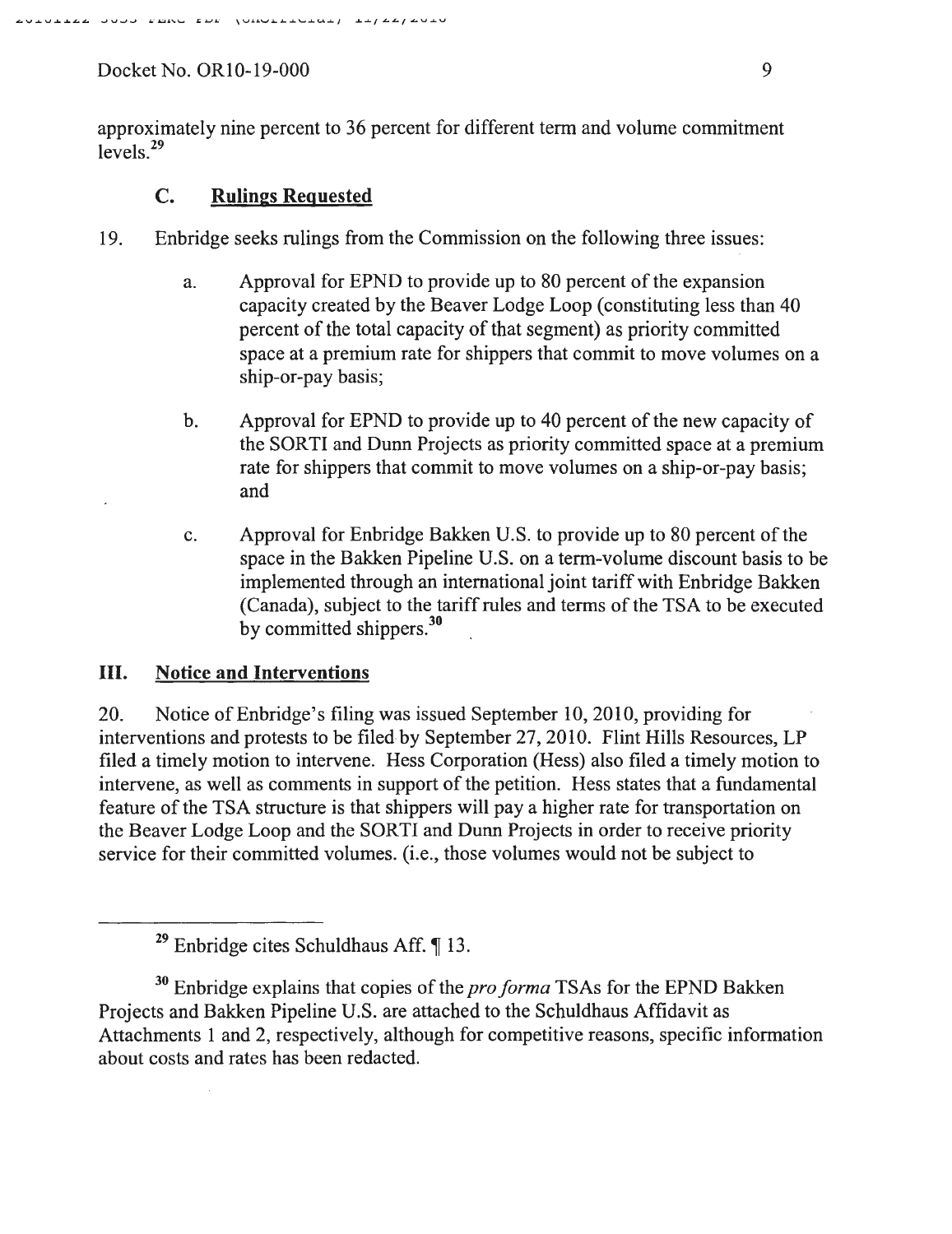prorationing during normal operating conditions). Hess views this reliability feature as one of the primary benefits of the proposal.

21. PowerMark, LLC filed a timely motion to intervene and a limited protest, but subsequently withdrew its protest. No other shipper voiced opposition to the petition for a declaratory order.

## IV. **Discussion**

22. The Commission is granting Enbridge's petition for a declaratory order, as Enbridge has demonstrated that its proposal is consistent with Commission precedent and will provide important additional transportation capacity for the vast crude oil supplies from the Bakken Formation.

## **A. Enbridge's Position**

23. Enbridge states that the Program will require an estimated capital investment of more than  $$700$  million.<sup>31</sup> Enbridge acknowledges that this new routing will be more expensive than direct service to Clearbrook on the current system; however, Enbridge maintains that it will be attractive to shippers because it will provide additional incremental capacity to meet the growing demand for the transportation of Bakken crude in a more cost-effective and timely manner than a looping expansion of the existing line to Clearbrook.<sup>32</sup>

24. Enbridge explains that the total cost to transport a barrel of crude oil from western North Dakota to Cromer via the Canadian route is expected to be \$1.50 to \$2.50 per barrel higher than the cost of transporting that barrel directly to Clearbrook through the existing system. Thus, asserts Enbridge, the new routing is likely to carry only incremental barrels for which there is no available capacity in EPND's current system or for committed barrels that are subject to the take-or-pay obligation under the TSAs.

25. According to Enbridge, to ensure the success of the Program, EPND must be able to assure committed shippers that they will be able to ship their barrels through the constrained portions of the North Dakota System, as well as through the new SORTI and Dunn Projects.<sup>33</sup> Enbridge reiterates that priority shippers will not be subject to prorationing of their committed volumes under normal operating conditions and that at

 $31$  Enbridge cites Schuldhaus Aff.  $\P$ 9.

 $32$  Enbridge cites Schuldhaus Aff.  $\P$  7.

 $33$  Enbridge cites Schuldhaus Aff.  $\P$  14.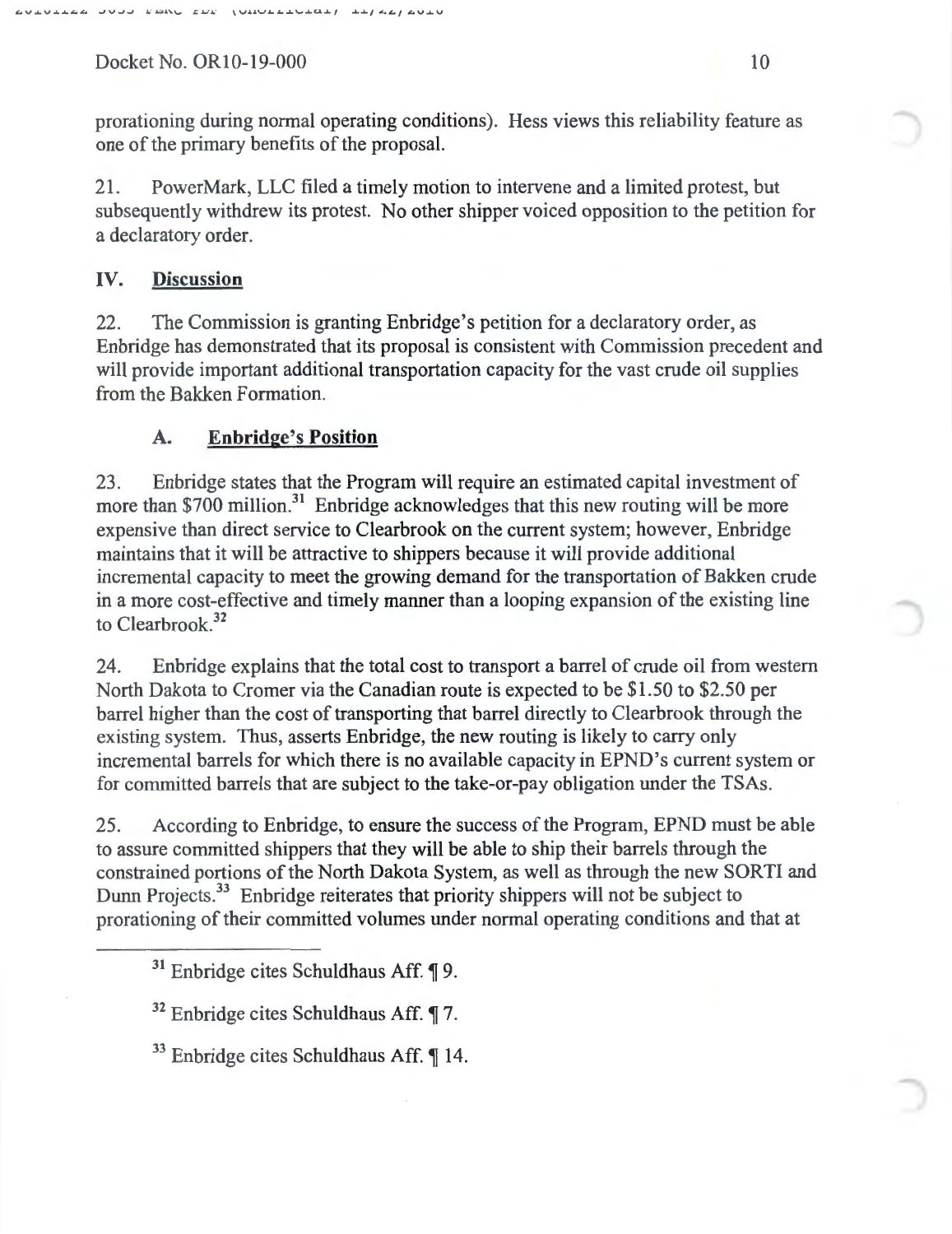least 20 percent of the capacity on both sides of the border will be reserved for spot shipments. Enbridge emphasizes that it is not seeking a Commission ruling on any matter that is subject to the NEB's jurisdiction.

26. Enbridge explains that Enbridge Bakken U.S. and Enbridge Bakken (Canada) will offer an international joint tariff with the following basic terms:

- a. Uncommitted movements will be subject to a joint rate equal to the sum of the local rates set under the respective regulatory standards in the U.S. and Canada;
- b. Committed movements will be subject to tiered discount rates depending upon the volume committed and the term of the commitment; and
- c. Both committed and uncommitted shippers on the Bakken Pipeline U.S. will be subject to the apportionment rules in the Enbridge Bakken U.S. tariff, and movements in Canada will be subject to the rules in the Enbridge Bakken (Canada) tariff.

27. Enbridge contends that its proposal is consistent with Commission precedent.<sup>34</sup> Specifically, states Enbridge, the proposed Bakken Pipeline (U.S.) terms are consistent with numerous pipeline projects for which the Commission has approved term and volume discount tariff structures offered through an open season, where the uncommitted shippers retain the option to move their barrels at a spot rate. Further, states Enbridge, the use of a joint international tariff rate meets the requirements of *Texaco Pipeline, Inc. (Texaco)*,<sup>35</sup> because the proposed joint rates will be equal to or less than the sum of the local rates for the same movement.

28. Enbridge points out that the Commission has recognized that it is appropriate to provide rate guidance for projects of this nature through the declaratory order mechanism. Enbridge states that the Commission explained its reasoning as follows:

> [I]t is better to address these issues [term rate structure and validity of proposed rates] in advance of an actual tariff filing than to defer until the rate filing is made, when the decision-

<sup>34</sup>*See, e.g., En bridge Energy Co., Inc.,* 110 FERC ~ 61,211 (2005); *Mid-America Pipeline Co., LLC, 116 FERC*  $\parallel$  61,040, at P 24 (2006) *(Mid-America); Express Pipeline Partnership, 77 FERC* 161,188 (1996).

35 72 FERC ¶ 61,313 (1995).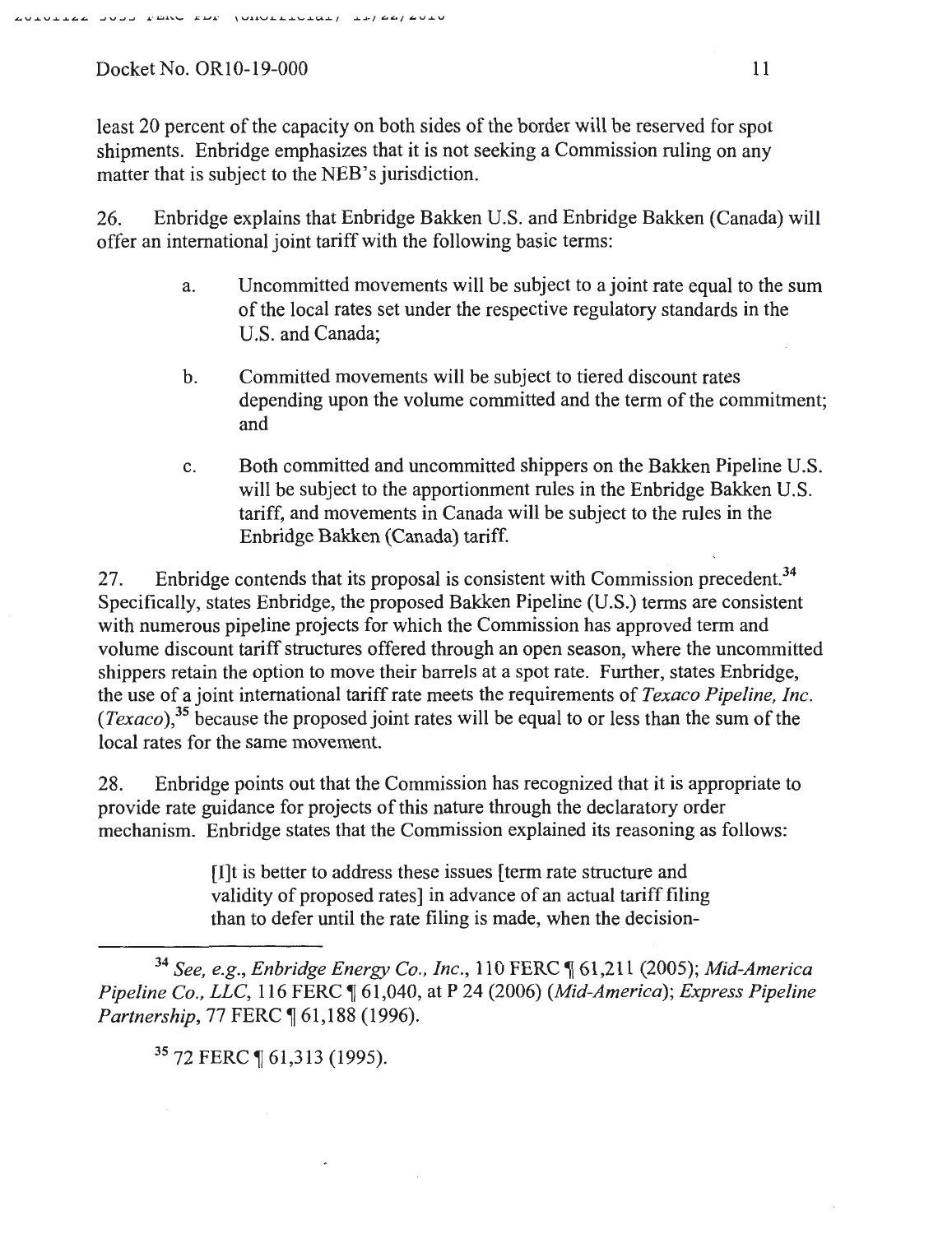making process would be constrained by the deadlines inherent in the statutory filing procedures. The public interest is better served by a review of the issues presented before a filing to put the rates into effect.<sup>36</sup>

29. Enbridge further points out that, in  $CCPS$ ,<sup>37</sup>, the Commission granted a petition for declaratory order seeking approval for priority contract service for an expansion of the Spearhead Pipeline. Enbridge emphasizes that the "key to [the] expansion [was] the support from the Expansion Shippers to commit a minimum of 30,000 bpd to the system once the Expansion goes into service and to pay an agreed-upon rate of \$1.80 per barrel to facilitate the Expansion."38 Enbridge adds that the Commission explained its rationale as follows:

> Premium rate firm shippers have made long-term agreements and must pay for their contracted amounts even if not used, but they are not subject to prorationing. Uncommitted shippers may choose to ship on CCPS in any month. Thus, uncommitted shippers have maximum flexibility to react to changes in their own circumstances or in market conditions, although they do not provide the assurances and financial support for the Expansion that the firm shippers provide.<sup>39</sup>

<sup>36</sup> Express Pipeline Partnership, 76 FERC ¶ 61,245, at 62,253 (1996). On rehearing, the Commission explained that "issuing a declaratory order [is] procedurally appropriate for a new oil pipeline entrant, such as Express, because it needs to acquire and guarantee financing in order to begin construction." *Express Pipeline Partnership,*  77 FERC ~ 61,188, at 61,755 (1996). *See also CCPS Transportation, LLC,* 121 FERC <sup>~</sup>61,253 (2007) *(CCPS)* (declaratory order prior to expansion); *Calnev Pipe Line LLC,*  120 FERC ¶ 61,073, at P 23 (2007) (declaratory order prior to expansion); *Colonial Pipeline Co., 116 FERC*  $\parallel$  61,078, at P 9 (2006) *(Colonial)*; *Enbridge Energy Co., Inc.,* 110 FERC  $\P$  61,211 (2005); *Plantation Pipe Line Co.*, 98 FERC  $\P$  61,219 (2002) *(Plantation).* 

<sup>37</sup> 121 FERC ¶ 61,253 (2007), *order on reh'g*, 122 FERC ¶ 61,123 (2008).

<sup>38</sup> CCPS, 121 FERC ¶ 61,253 at P 6.

<sup>39</sup> 121 FERC ¶ 61,253 at P 19.

 $\mathbb{R}^3$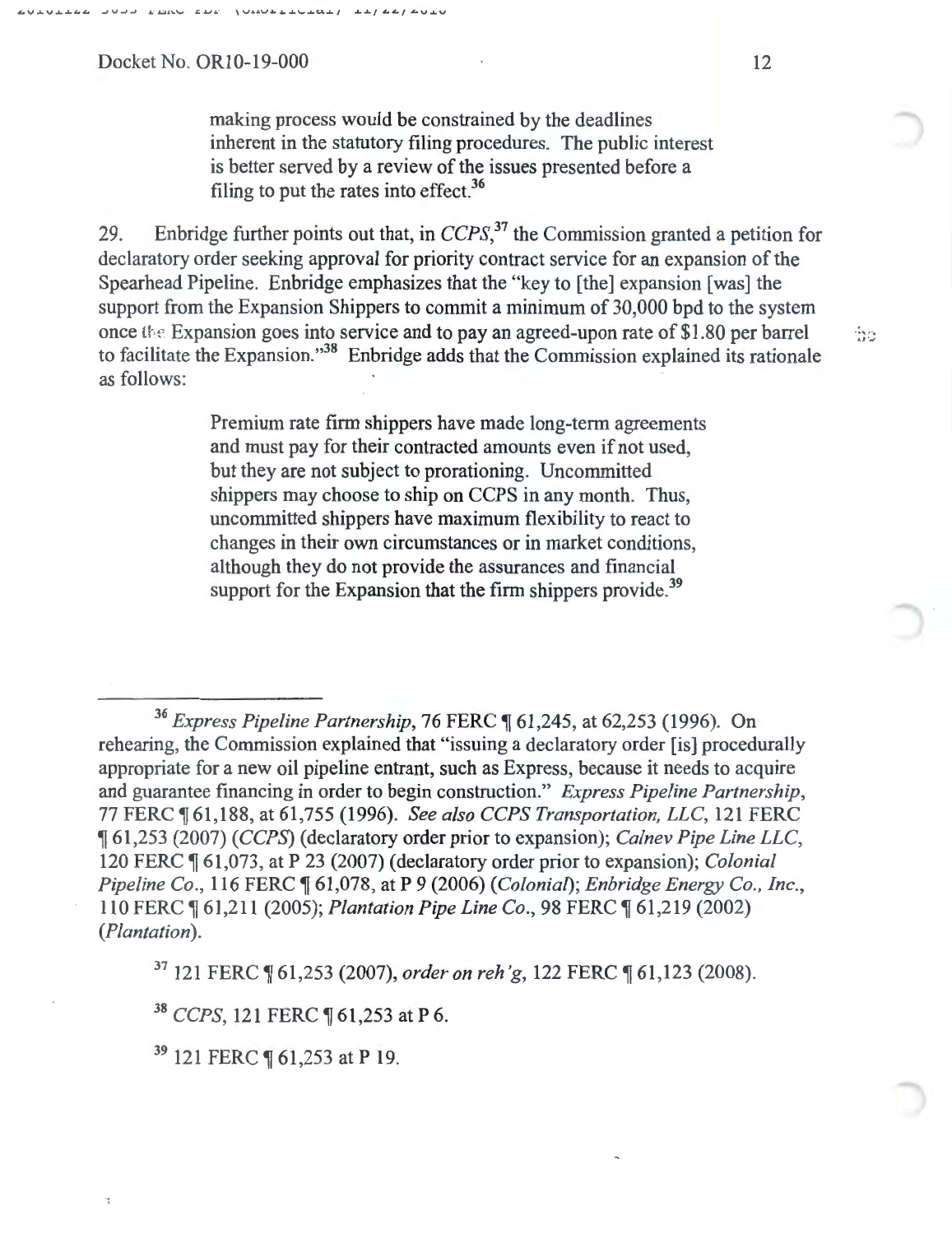30. Enbridge next cites *Mid-America, <sup>40</sup>*in which the Commission accepted a tariff provision providing priority service for a class of contract shippers. Enbridge explains that Mid-America had undertaken two expansions of its existing system, and under the terms of Mid-America's tariff, 80 percent of the 90,000 barrels of expansion capacity would be reserved for contract shippers that signed up to support the second expansion, while the remaining 20 percent would be available to non-contract shippers. In addition, continues Enbridge, the original base capacity of 185,000 bpd would continue to be available to non-contract shippers.41 Enbridge states that the Commission rejected a shipper's challenge because  $(1)$  "[a]ll shippers, both current and new" would be equally eligible to participate in the program; (2) the program offered all shippers the "same low rates that [the shipper was] receiving under the existing volume incentive program"; and (3) "neither historical shippers nor new shippers" would be "denied access even if they [did] not sign long-term volume dedications."<sup>42</sup>

31. Enbridge also points out that the Commission has rejected priority service proposals for oil pipelines that have failed to provide reasonable access for uncommitted shippers,<sup>43</sup> but a pipeline reserves sufficient space for uncommitted shippers, the Commission normally has approved the proposed allocation. 44 Enbridge emphasizes that its proposal provides at least 60 percent of the total capacity on the EPND Bakken Projects for uncommitted shippers.

32. According to Enbridge, ship-or-pay commitments from creditworthy companies provide assurance to lenders that the pipeline will have a steady cash flow, regardless of changing market conditions. By contrast, continues Enbridge, uncommitted shippers

 $40$  116 FERC ¶ 61,040 (2006).

41 116 FERC  $\P$  61,040 at P 15, 24.

42 116 FERC ¶ 61,040 at P 23-24.

43 See, e.g., *Enbridge (U.S.) Inc.*, 124 FERC  $\parallel$  61,199, at P 34 (2008) (reserving 90 percent of space for priority contract shippers would unreasonably restrict access to the pipeline by uncommitted shippers); *Texaco Pipeline, Inc.*, 74 FERC ¶ 61,071, at 61,201 (1 996) (rejecting a proposed tariff provision that would essentially lock uncommitted shippers out of 80 percent of the pipeline's capacity).

<sup>44</sup> Mid-America Pipeline Company, LLC, 116 FERC ¶ 61,040, at P 24 (2006) (approving an arrangement where approximately 25 percent of the pipeline's space would be reserved for contract shippers); *CCPS Transportation, LLC*, 121 FERC 161,253, at P 19 (2007) (approving priority service for just over 15 percent of total pipeline space).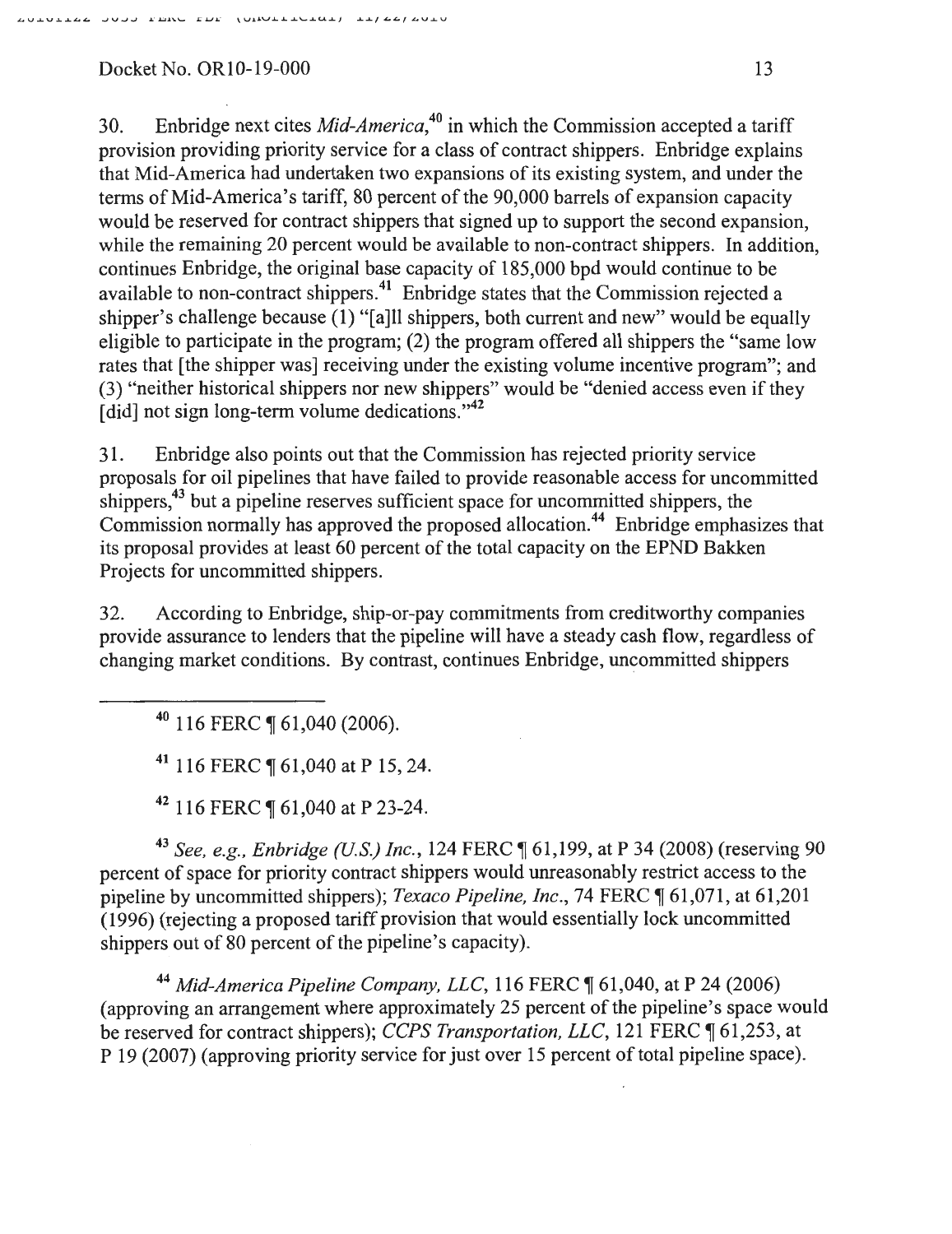have no obligation to use the pipeline at any time and can choose to ship in one month but not the next, without incurring a penalty. Enbridge contends that reserving a portion of a pipeline's capacity for committed shippers that pay a higher rate is reasonable because it rewards the shippers for their financial commitments that make an expansion possible.

33. In any event, continues Enbridge, the Commission has explained that there is no single prescribed method of allocating scarce capacity and that pipelines should have some latitude in crafting allocation methods to meet circumstances specific to their operations. 45 Here, argues Enbridge, the proposed priority service terms have been crafted based on the specific experience of EPND with respect to the increasing production from the Bakken Formation and the resulting increased prorationing. Enbridge maintains that the proposal will provide uncommitted shippers with more available capacity on all affected segments than they otherwise would have, and in fact, the total space for uncommitted shippers on the Enbridge pipelines out of the Williston Basin will substantially exceed the space held for committed shippers.

34. Enbridge states that the Commission previously has accepted similar discounted rate structures through declaratory orders it issued for other proposed oil pipeline projects. Enbridge argues that, under these decisions, committed shippers are not considered to be "similarly situated" for purposes of the ICA's anti-discrimination provisions.46 Specifically, continues Enbridge, in the cases it cites, committed shippers were obligated to ship (or pay for the minimum committed volume) each month during the term of the contract, thus providing the assured revenues necessary to permit financing of the pipeline. In contrast, states Enbridge, uncommitted shippers could choose whether to ship each month, did not provide revenue or planning assurances, and did not provide the financial basis for constructing the pipeline as did the term shippers.<sup>47</sup>

35. Similarly, continues Enbridge, in the *Plantation* case, the Commission issued a declaratory order approving a term rate structure for a refined products pipeline from Baton Rouge, Louisiana, to Greensboro, North Carolina.<sup>48</sup> According to Enbridge, the

<sup>45</sup> Mid-America Pipeline Company, LLC, 106 FERC ¶ 61,094, at 61,336 (2004) (citing *SFPP, L.P.*, 86 FERC  $\P$  61,022, at 61,115 (1999)); *Total Petroleum Inc. v. Citgo Products Pipeline, Inc., 76 FERC*  $\P$  61, 164, at 61, 947 (1996).

<sup>46</sup> Express Pipeline Partnership, 76 FERC ¶ 61,245, at 62,249 (1996).

<sup>47</sup> Express Pipeline Partnership, 76 FERC ¶ 61,245, at 62,254, *order on reh'g*, 77 FERC ¶ 61,188 (1996).

48 Plantation Pipe Line Co., 98 FERC 1 61,219 (2002).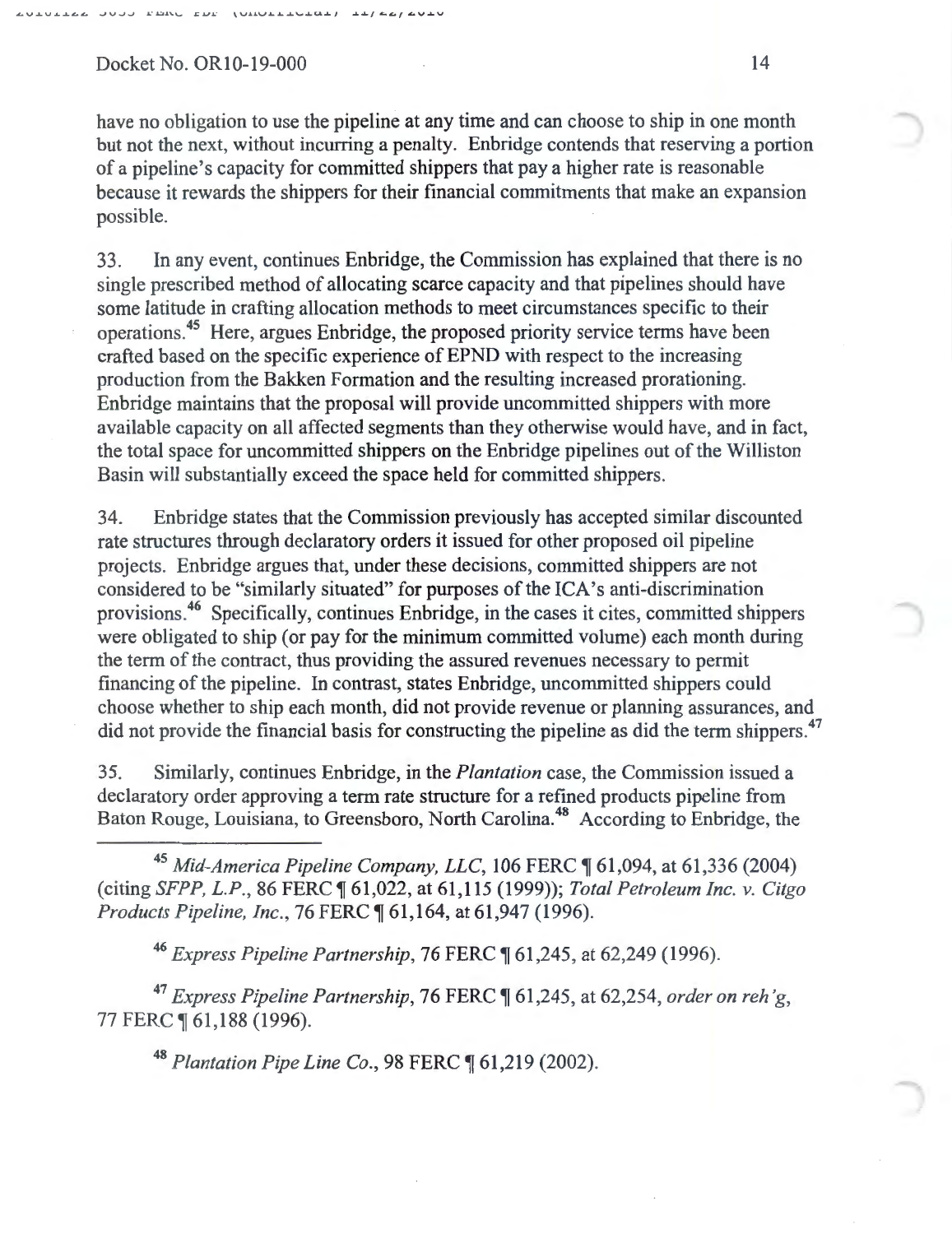Commission stated that, as long as a carrier makes term rates available to all shippers who are willing and able to meet the terms of the contract, term rates are not unduly discriminatory. Further, states Enbridge, the Commission affirmed that a volume incentive rate filed by an oil pipeline that is lower than the applicable ceiling rate level normally will not require any further regulatory action.<sup>49</sup>

36. Enbridge reiterates that the joint international tariff between Enbridge Bakken U.S. and Enbridge Bakken (Canada) will provide for through rates for volumes from Berthold to Cromer and that the joint rates will all be equal to or less than the sum of the underlying local rates on file, consistent with Commission precedent.<sup>50</sup> In particular, continues Enbridge, Enbridge Bakken U.S. and Enbridge Bakken (Canada) propose to file local rates on their respective sides of the border under the applicable regulatory rules in effect in each country,<sup>51</sup> and they will also file an international joint rate tariff.<sup>52</sup>

## **B. Commission Analysis**

37. The Commission concludes that Enbridge's unopposed proposal is just and reasonable and not unduly discriminatory. Moreover, the proposal is consistent with Commission precedent, as reflected in the cases cited by Enbridge.

38. Enbridge has demonstrated that current volumes and the projected increase in production 9f crude oil from the Bakken Formation have created and will continue to

<sup>49</sup>*Plantation Pipe Line Co.,* 98 FERC ~ 61,219, at 61,866 (2002); *see also Williams Pipe Line Co., 80 FERC*  $\llbracket 61,402$  (1997) (volume incentive rates less than applicable ceiling do not require any further regulatory action).

<sup>50</sup>*Big West Oil Co. v. Frontier Pipeline Co.,* 119 FERC ~ 61,249, at P 19-22 (2007); *Express Pipeline, LLC*, 104 FERC ¶ 61,207, at P 8 (2003); *Texaco Pipeline, Inc.*, 72 FERC ¶ 61,313 (1995).

51Enbridge states that Enbridge Bakken (U.S.) likely will file the initial rate for uncommitted service from Berthold to the border based on the agreement of an unaffiliated shipper to such initial rate. However, Enbridge states that, if challenged, Enbridge Bakken (U.S.) will support the uncommitted rate on a cost-of-service basis, consistent with Commission policies and procedures.

 $52$  Enbridge asserts that the Commission previously has accepted the validity of international joint tariffs between Canada and the U.S., acknowledging the NEB's role in regulating pipeline tolls in Canada. *Express Pipeline, LLC*, 104 FERC ¶ 61,207, at P 10 (2003).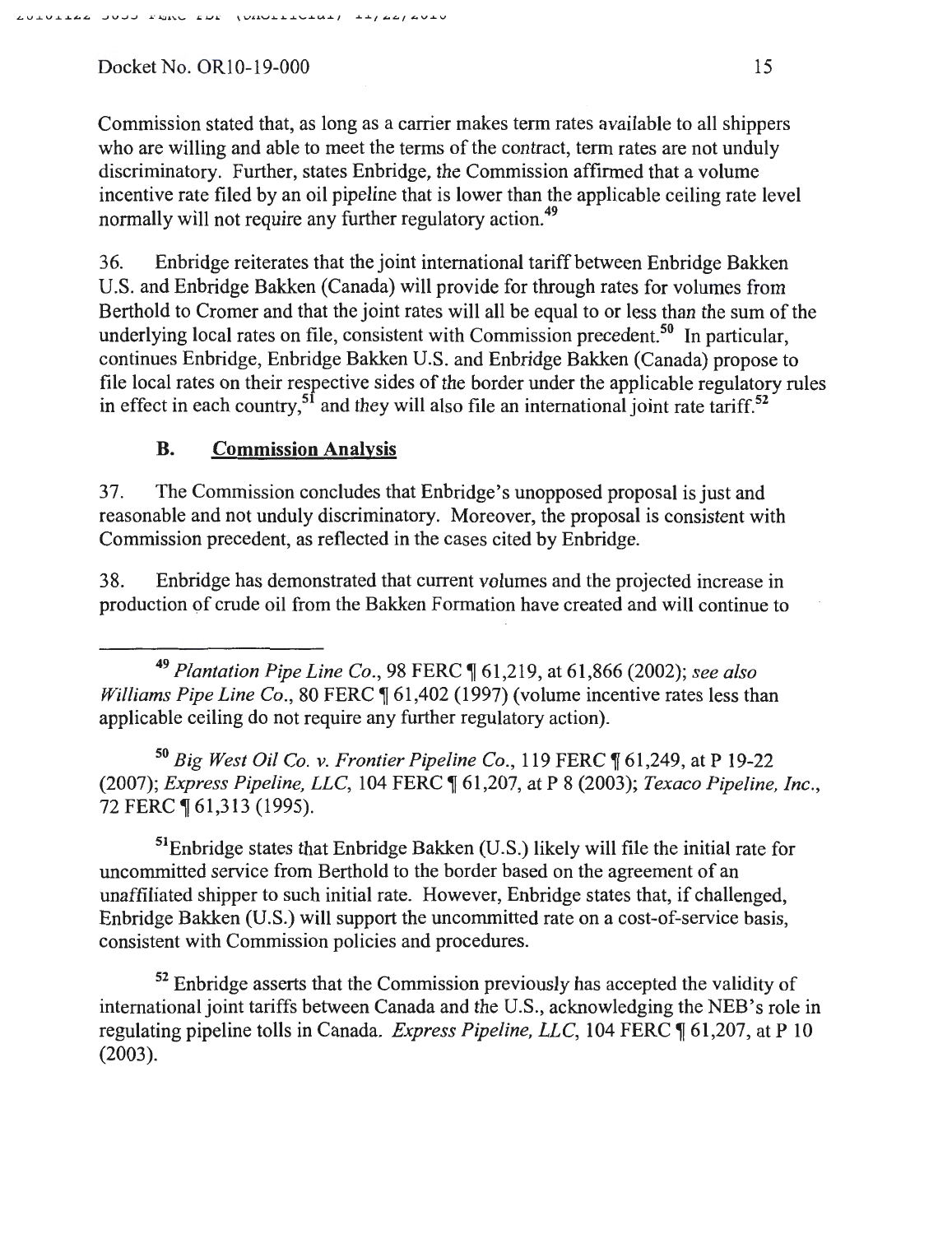create strains on existing pipeline infrastructure. Enbridge proposes to address this problem by means of an aggressive pipeline expansion, which will be accomplished through a combination of new pipeline construction, line reversals, and refurbishment of existing facilities. The Enbridge proposal will provide additional necessary transportation for crude oil supplies to be produced from an important domestic source, and the structure and schedule for completing the Program will make the increased capacity available in a timely manner. The proposed Program will require an estimated capital investment of more than \$700 million; therefore, Enbridge seeks approval of the rate structure and rules of the proposed Program so that it can obtain the necessary revenue and planning assurances provided by shipper commitments.

39. The Enbridge proposal provides for an open season offering TSAs to shippers that commit to ship or pay for the shipment of minimum volumes on the new facilities for either a five-year or ten-year term. To avoid having their volumes prorated under ordinary operating conditions, the committed shippers will pay a premium rate in excess of the rate to be paid by uncommitted shippers that will not enjoy such protection because they are not providing the financial backing required for the Program. However, the proposal provides for a significant percentage of the new capacity for use by the uncommitted shippers.

40. The elements of Enbridge's proposal are consistent with other Commissionapproved proposals. Enbridge has sought Commission approval of its proposal so that it can obtain shipper commitments that are required for it to obtain financing for the Program. The Commission endorsed this process in earlier proceedings.<sup>53</sup> The proposal appropriately distinguishes committed and uncommitted shippers and provides for rates consistent with the obligations of each class of shipper.<sup>54</sup> Additionally, the Enbridge proposal provides a significant amount of capacity for uncommitted shippers.<sup>55</sup> It offered

<sup>53</sup>*See, e.g., CCPS Transportation, LLC,* 121 FERC ~ 61,253 (2007), *order on reh'g, 122 FERC*  $\parallel$  61,123 (2008); *Calnev Pipe Line LLC*, 120 FERC  $\parallel$  61,073 (2007); *Colonial Pipeline Co., 116 FERC*  $\lceil 61,078 \rceil$  (2006), *order on reh'g, Enbridge Energy Co., Inc.,* 110 FERC  $\llbracket 61,211$  (2005); *Plantation Pipe Line Co.,* 98 FERC  $\llbracket 61,219$  (2002); *Express Pipeline Partnership, 76 FERC*  $\parallel$  61,245, *order on reh'g, 77 FERC*  $\parallel$  61,188 (1996).

<sup>54</sup>*See, e.g., CCPS Transportation, LLC,* 121 FERC ~ 61,253 (2007), *order on reh'g, 122 FERC*  $\P$  61,123 (2008); *Mid-America Pipeline Co., LLC*, 116 FERC  $\P$  61,040 (2006).

<sup>55</sup>*See, e.g., CCPS Transportation, LLC,* 121 FERC ~ 61,253 (2007), *order on reh 'g,* 122 FERC ~ 61,123 (2008); *Mid-America Pipeline Co., LLC,* 116 FERC ~ 61,040 (2006).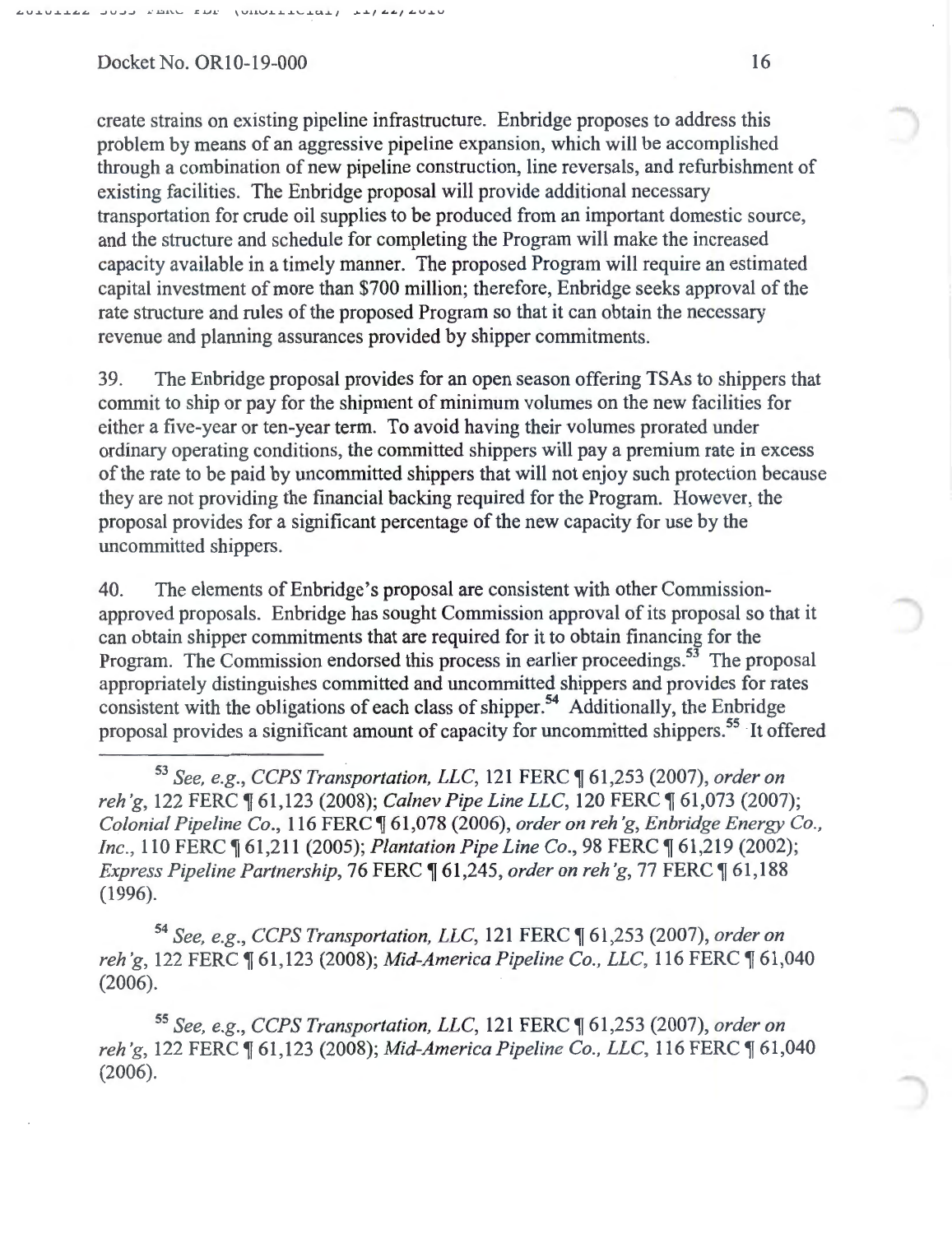all potential shippers the opportunity to become committed shippers.<sup>56</sup> Finally, the proposed joint rates will be no more than the sum of the underlying local rates.<sup>57</sup>

41. Accordingly, the Commission grants Enbridge's petition for a declaratory order.

The Commission orders:

The petition for a declaratory order is granted, as discussed in the body of this order.

By the Commission.

(SEAL)

Kimberly D. Bose, Secretary.

<sup>56</sup> See, e.g., Plantation Pipe Line Co., 98 FERC ¶ 61,219 (2002).

<sup>&</sup>lt;sup>57</sup> See, e.g., Texaco Pipeline, Inc., 72 FERC ¶ 61,313 (1995).